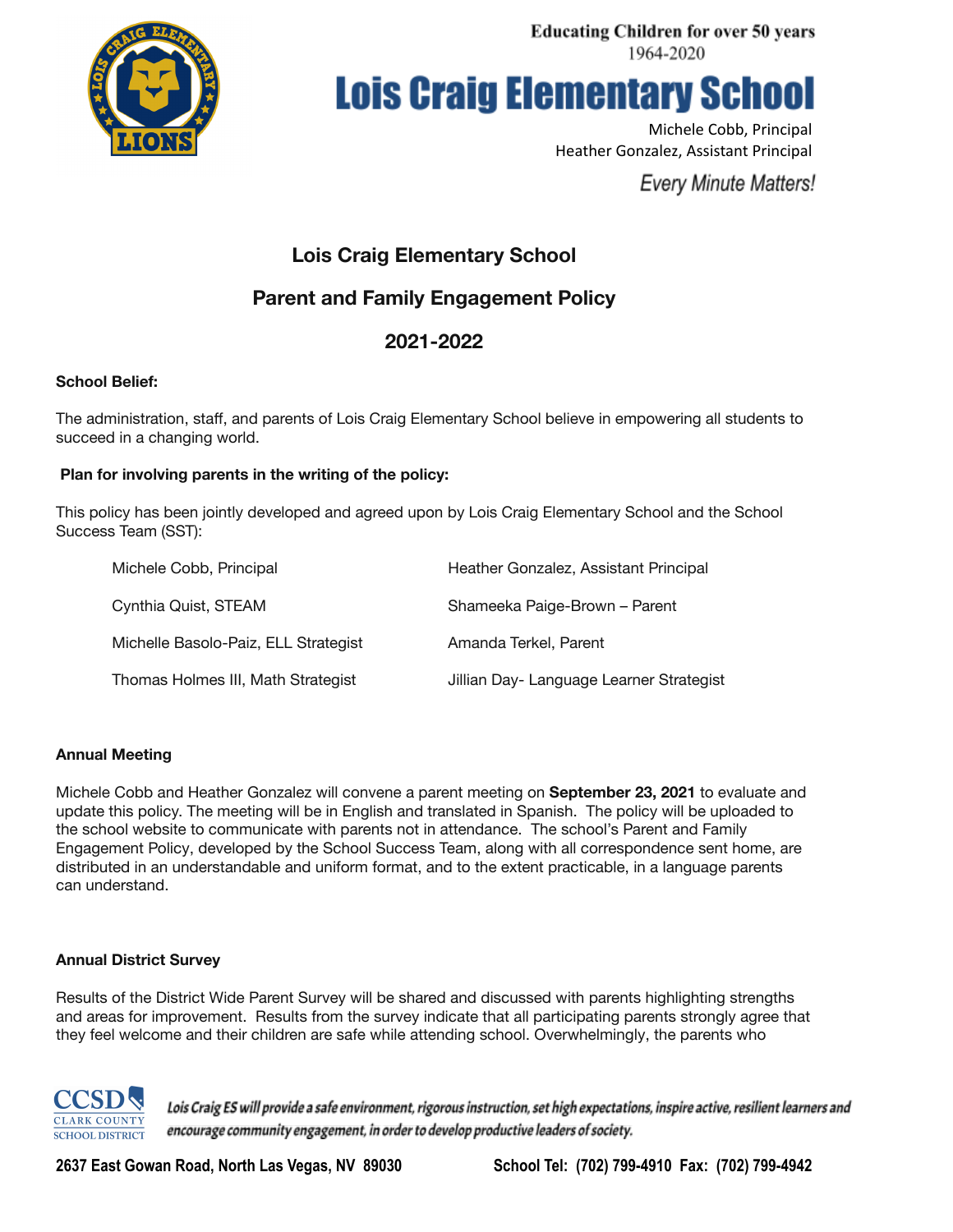

# **Lois Craig Elementary School**

Michele Cobb, Principal Heather Gonzalez, Assistant Principal

**Every Minute Matters!** 

participated feel that the school engages them in activities. Over 90% of parents feel the school sees them as a partner in their child's education. In an effort to increase parent participation in the future survey, we will open our library and computer labs at specific times to encourage participation. Lois Craig administration and faculty and staff have established monthly parent meetings to discuss our survey results, upcoming events, safety and security of our students and staff, and participate in school-wide decision making.

## **Involvement in School Review and Improvement**

Lois Craig Elementary School will involve parents in the writing of the School Performance Plan by providing the parents on the School Organizational Team (SOT) with enough notice as to when planning will be taking place. With that information, parents can make arrangements to attend meetings.

# **Educational Involvement Accord:**

The Education Involvement Accord is integrated into the registration process through Infinite Campus. Parents must review the Accord prior to completing their child's registration. Administration and teachers will have access to the Accord whenever needed for parent/student conferences or other occasions.

# **Plan for building parent capacity for strong parental involvement:**

Lois Craig Elementary School, in order to build the school's and parents' capacity for strong performance, will follow the Six Types of Parent Involvement that are recommended by Title 1.

- Create a welcoming school climate.
- Provide families information related to child development and creating supportive learning environments.
- Establish effective school-to-home and home-to-school communication
- Strengthen families' knowledge and skills to support and extend their children's learning at home and in the community.
- Engage families in school planning, leadership and meaningful volunteer opportunities.
- Connect students and families to community resources that strengthen and support students' learning, safety and well-being.



Lois Craig ES will provide a safe environment, rigorous instruction, set high expectations, inspire active, resilient learners and encourage community engagement, in order to develop productive leaders of society.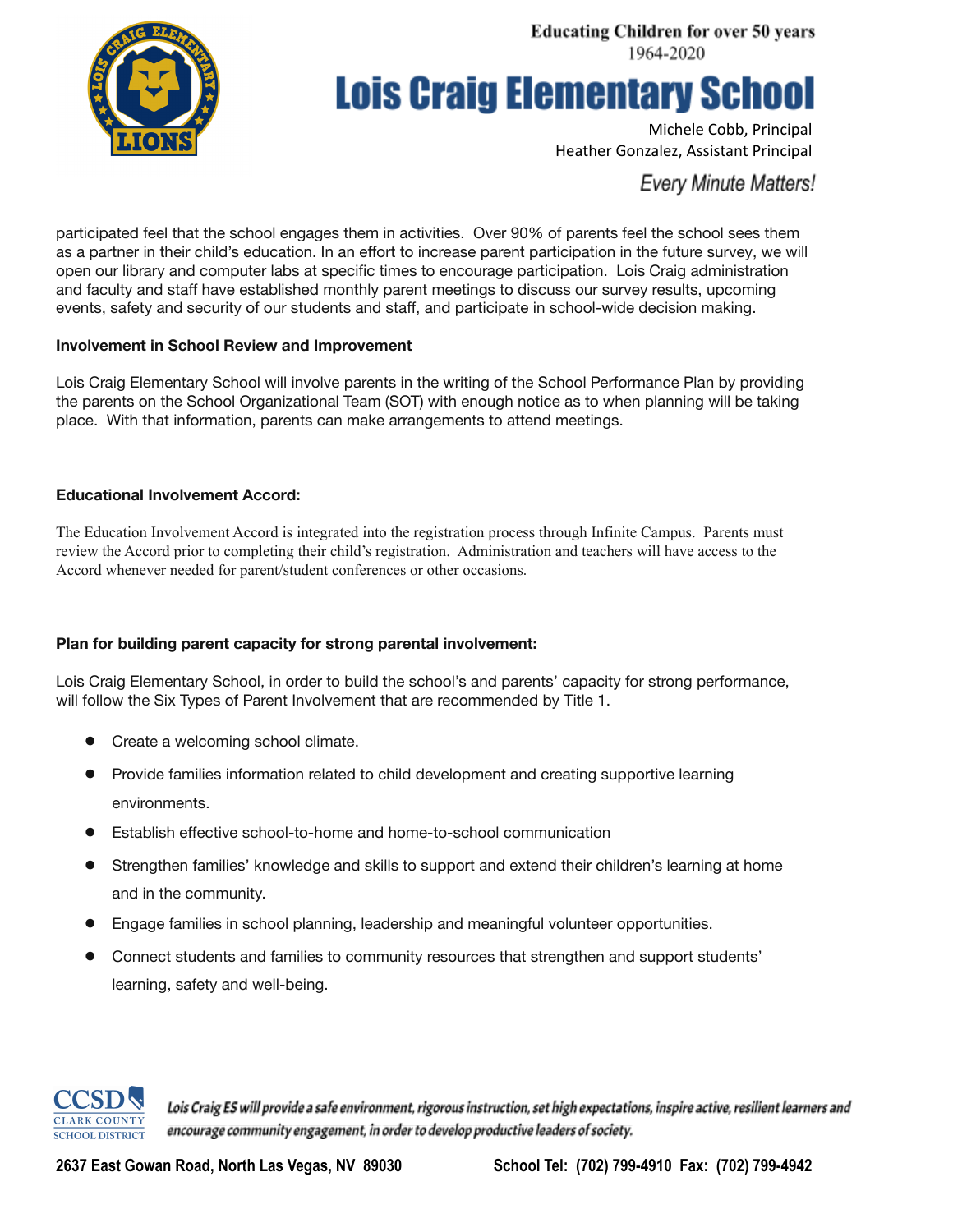

**Lois Craig Elementary School** 

Michele Cobb, Principal Heather Gonzalez, Assistant Principal

**Every Minute Matters!** 

# **An annual parent meeting will be held within the first month of school to discuss the following:**

- · **Continued Implementation of Leader In Me**
- · School Accountability Report from the previous year
- <sup>21st</sup> Century Grant –before and after school enrichment/acceleration
- · Communities in Schools/Safe Schools/Boy's Town
- Utilization of Title 1 Funds
- **ZOOM School Initiatives**
- · Parental Rights and Responsibilities

This meeting will be in English and Spanish. The school's Parent and Family Engagement Plan, developed by staff and parents, will be distributed in both English and Spanish in an understandable and uniform format and to the extent practicable, in a language parents can understand. The information will be made available to the community on the Lois Craig Elementary School website accommodating for parents who are not in attendance.

### **Parent surveys will be conducted to receive feedback on the following:**

- Welcoming of School Environment
- Availability of teachers and staff to discuss student achievement and needs
- Level of instruction in classrooms
- · Amount and quality of parent and family programs

The school will provide, to the best of our ability, reasonable support for any assistance, services, or additional parent involvement activities as parents and families may request. Parents are encouraged to fill out surveys and evaluations and to communicate with the staff and administration of Lois Craig Elementary School.

**\*** *All presentations, surveys, and paperwork are in both English and Spanish.*



Lois Craig ES will provide a safe environment, rigorous instruction, set high expectations, inspire active, resilient learners and encourage community engagement, in order to develop productive leaders of society.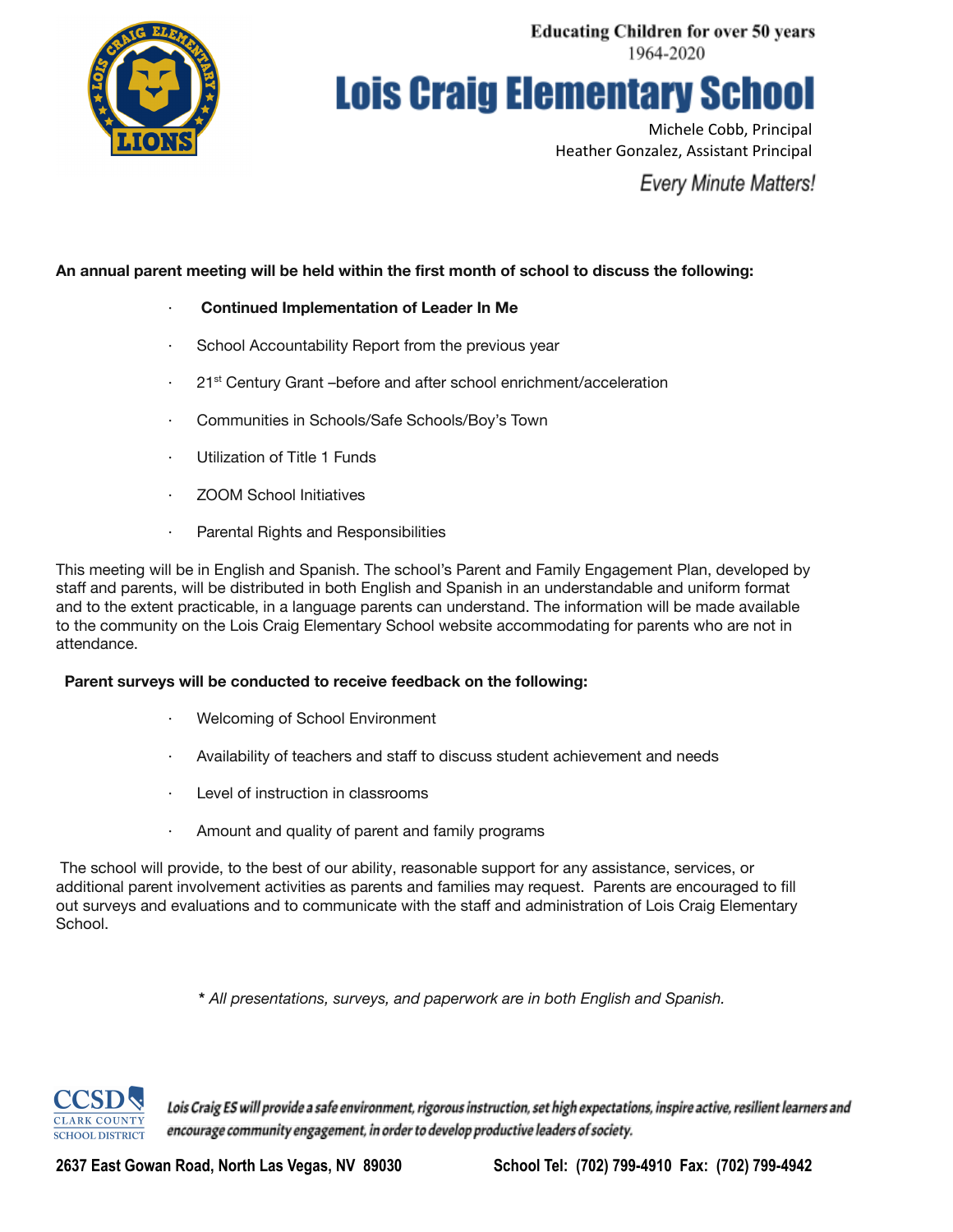

# **Lois Craig Elementary School**

Michele Cobb, Principal Heather Gonzalez, Assistant Principal

**Every Minute Matters!** 

### **Improving Student Achievement:**

The school will include parents in the academic achievement of students by providing assistance to parents, as appropriate, in understanding such topics as the state's academic content and achievement standards, state and local assessments and state proficiency level targets, the requirements of Title I, how to monitor their student's academic progress through Infinite Campus, and how to work with school staff to improve the achievement of the student.

During Parent Student Academic Planning Time on Wednesday, October 13, 2021 the teacher will review the student assessment results, classroom performance, student goal setting and topics the parent and child would like addressed.

## **Reaching Out to Parents and Parents as Partners:**

The school will, with the assistance of parents, educate its staff on how to reach out, communicate, and work with parents as equal partners and is a continuing part of the school's cultural competency training. This partnership will develop through monthly parent meetings, monthly School Organizational Team meetings, and professional development opportunities for teachers to enhance their understanding in the importance and strategies for building parent and family partnerships.

### **Using Other Resources:**

The school coordinates parent involvement programs and activities with our Pre-K program, the ZOOM Reading Center, and the ZOOM extended school day. We have developed partnerships with Communities in Schools, Three Square Food Bank, and 21<sup>st</sup> Century for before- and after-school tutoring. Information is sent to parents via Parent Link messages, postings on the school website, and through flyers sent home.

### **Plan for providing materials and training to help parents work with their children:**

Throughout the year, Lois Craig Elementary School provides parents with materials and trainings on literacy, math, and technology to help them work with their children. One of these opportunities comes during Parent Student Teacher Academic Planning Time (PSTAPT). Teachers will conference with parents informing them of their child's academic performance, along with giving them ideas on



Lois Craig ES will provide a safe environment, rigorous instruction, set high expectations, inspire active, resilient learners and encourage community engagement, in order to develop productive leaders of society.